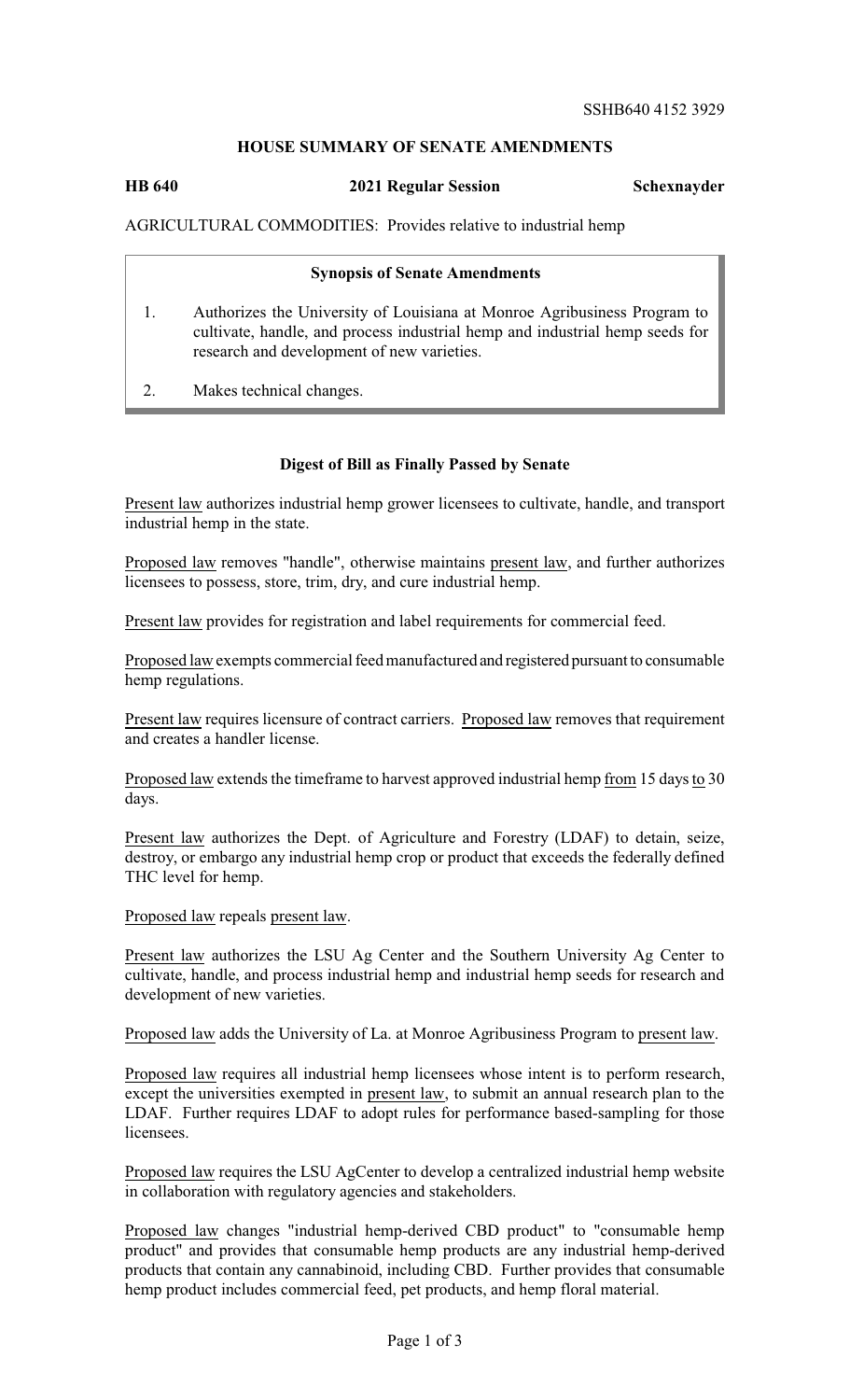Proposed law requires that present law and proposed law dealing with consumable hemp products are preempted by any federal statute, federal regulation, or guidance from a federal government agency that is less restrictive than state law.

Proposed law establishes a consumable hemp processor license issued by the La. Dept. of Health (LDH) and establishes a fee schedule for the license.

Proposed law creates criminal penalties of not less than one year nor more than 20 years imprisonment at hard labor and a fine of not more than \$50,000 for processing consumable hemp products without a license.

Present law prohibits processing or selling any part of hemp for inhalation, except hemp rolling papers.

Proposed law removes the prohibition on processing hemp for inhalation.

Present law prohibits processing or selling any food or beverage containing CBD unless the FDA approves CBD as a food additive. Proposed law removes that prohibition.

Present law prohibits any CBD products that contain any active pharmaceutical ingredient other than cannabidiol. Proposed law exempts products intended fortopical application from the prohibition.

Proposed law provides that consumable hemp products cannot contain a total delta-9 THC concentration of more than 0.3% nor a total THC concentration of more than 1% on a dry weight basis.

Proposed law prohibits consumable hemp products from containing any cannabinoid that is not naturally occurring.

Proposed law defines THC as a combination of tetrahydrocannabinol and tetrahydrocannabinolic acid.

Proposed law requires any floral hemp material to be contained in tamper-evident packaging and not be labeled or marketed for inhalation.

Proposed law provides that any facility processing hemp products for human consumption outside of the scope of the definition of consumable hemp product will be regulated by the LDH in accordance with the State Food, Drug, and Cosmetic Law.

Proposed law establishes a wholesaler license for consumable hemp products issued by the office of alcohol and tobacco control (ATC).

Proposed law establishes a wholesaler license fee not to exceed \$500.

Present law imposes civil fines for selling hemp-derived CBD products at retail without a permit.

Proposed law expands the violations that the civil penalties can be imposed. Further provides that each day a violation occurs is a separate offense.

Proposed law requires ATC to investigate any report of a violation of a provision of present law as related to consumable hemp products and report any criminal violation to the appropriate law enforcement agency.

Present law provides for an industrial hemp-derived CBD excise tax.

Proposed law changes the taxable product to consumable hemp products.